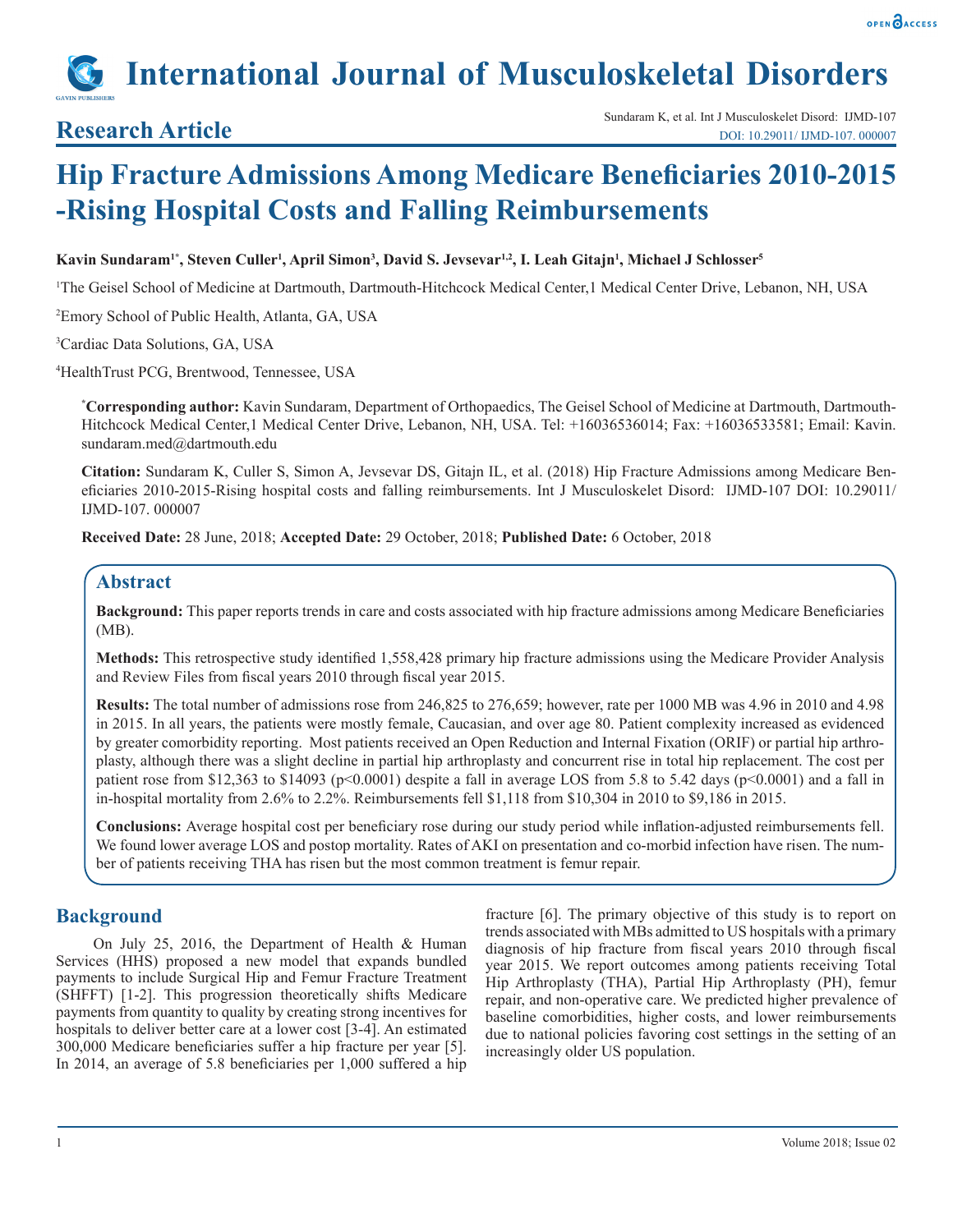### **Methods**

#### **Data Source**

Center for Medicare and Medicaid Services maintains a database called Med PAR that contains all submitted claims for services provided to MBs. We obtained a data set from this database that spanned from 2010 to 2015.

#### **Study Population Selection**

100% of Medicare Part A and C claims were included. During the study period CMS required claims for every hospitalization ensuring there were no missing claims from part C. Individuals under age 65 may be eligible for Medicare due to disabilities. After careful consideration, we decided to include this population based on prior literature that demonstrated that most patients 40-50 years share a common mechanism with patients over 65-osteoporotic fragility fractures with a fall as an inciting event [7]. Furthermore, prior work from the Kaiser-Family foundation found that a similar proportion of MBs under-65 versus over-65 have 5 or more medical conditions (31% versus 28% percent) suggesting a similar burden of comorbid disease [8]. Patients under 65 eligible for Medicare due to end-stage renal disease were included due to constraints of our data set but prior research suggests they constitute less than 1% of the total Medicare Population [9-10].

The Med Par dataset includes basic demographic information, up to 25 diagnostic ICD-9-CM codes with Present on Admission (POA) flags, primary procedure code, up to 24 additional ICD-9- CM procedures codes, LOS in days, discharge status (discharge disposition or site), total charges, and total reimbursement from the Medicare program. We identified patients using ICD-9 codes after careful consideration of prior literature. Data support the use of "fracture of the neck of Femur" relative to chart review  $(PPV=0.85-0.93)$  [11-14]. While "pathological fractures" most commonly refer to osteoporotic fragility fractures some clinicians may use the code for patients with metastatic disease. Prior studies have shown a very low rate of metastasis related oncologic fracture in the Medicare population (0.3 patients per 1,000 MB) and the risk of false negatives when excluding "pathologic fracture", we elected to use ICD-9 code 733.14 for pathological fracture of the neck of the femur [15-16]. Codes of for atypical femur fractures had low sensitivity for extra-capsular fractures and rates of midshaft and distal femur fractures are low in an elderly population, so we included the ICD-9 code for pathological fracture of other specified part of the femur. Ultimately we searched for patients who had any of the following 3 codes in any of the diagnostic positions in the database.

- Fracture of the neck of Femur (ICD-9 Code 820)
- Pathologic fracture of neck of femur (ICD-9 code 733.14)

Pathologic fracture of other specified part of femur (ICD-9) 733.15)

A total of 1,558,428 Medicare beneficiaries were in the final study population. The observation period for diagnoses for each patient began on admission and ended on discharge.

#### **Operational Definitions and Analysis**

#### **Medicare Reimbursement**

Was defined strictly as the Medicare payment for each hospitalization. This does not include any out-of-pocket payments by MBs or secondary payers. The cost of each hospitalization was estimated by multiplying total billed charges by the hospital-level cost-to-charge ratio obtained from the appropriate hospital's Annual Medicare Cost Report (or the most recent settled cost report of the hospital). Length-of-Stay (LOS) was defined as the whole number of days from admission to discharge. Our treatment groups included total-hip arthroplasty (THA), Partial Hip Arthroplasty (PHA), femur repair, and non-operative treatment. Claims were evaluated using both Part A and Part C.

#### **Statistical Analysis**

A two sided chi-square test assessed the presence or absence statistically of significant univariate trends over the study period. Subsequent one-sided analyses tested the presence or absence of a trend with a positively skewed tail or a negatively skewed tail. Trends were statistically different if the P value was less than or equal to 0.01. Organizational variables analyzed include estimated hospital costs, Medicare reimbursements, length of stay, and discharge status. Clinical variables included type of operative treatment, adverse events, and mortality. All analyses were performed with SAS 9.3 (SAS Institute, Cary, North Carolina).

#### **Approval and Funding**

Our study received evaluation and approval from the Dartmouth-Hitchcock IRB as an exempt study. Funding did not play a role in our study.

#### **Results**

The final study population included a total of 1,558,428 Medicare beneficiaries over 6 years. (Figure 1) describes the number of beneficiaries treated by year. The total number of MBs experiencing a primary hip fracture has increased from 246,825 in FY-2010 to 276,659 in FY-2015. (Figure 1), Compounded Annual Growth Rate=2.8%). The rate of fractures per 1000 MB was 4.96 in 2010 versus 4.98 in 2015. (Figure 2)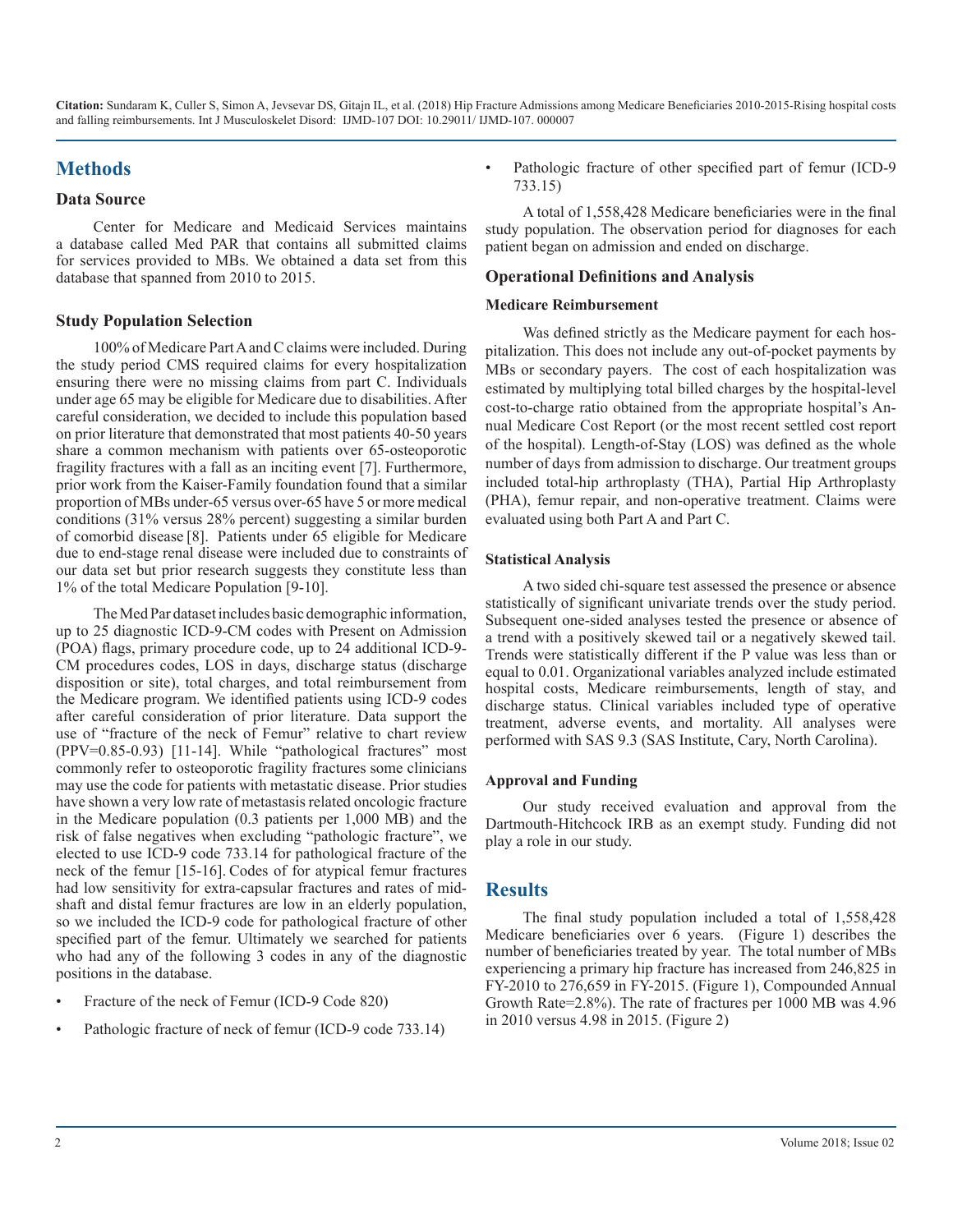



**Figure 2:** Annual Rate of Hip Fractures per 1,000 Medicare Beneficiaries.

In 2015, women constituted 70.5% of our population. 64.2% of patients had reached age 80 or greater and Caucasians represented 91.4% of the population. Each of these variables experienced a statistically significant fall (p≤0.001, Table 1); however, none of the listed demographic changes declined by more than 2%.

| <b>Variable</b> | $2010^a$                                                                                                                                                                                                                 | $2011^a$ | $2012^a$ | $2013^a$ | $2014^a$ | $2015^{\rm a}$ | p-Value <sup>b</sup> |  |  |  |  |  |
|-----------------|--------------------------------------------------------------------------------------------------------------------------------------------------------------------------------------------------------------------------|----------|----------|----------|----------|----------------|----------------------|--|--|--|--|--|
| Age (years)     |                                                                                                                                                                                                                          |          |          |          |          |                |                      |  |  |  |  |  |
| Less than 65    | $4.0\%$                                                                                                                                                                                                                  | 4.1%     | 4.3%     | 4.4%     | 4.4%     | 4.5%           | $p \le 0.001$        |  |  |  |  |  |
| 65 to 69        | $6.9\%$                                                                                                                                                                                                                  | $7.2\%$  | 7.4%     | $7.5\%$  | 8.1%     | 8.3%           | $p \le 0.001$        |  |  |  |  |  |
| 70 to 79        | 21.8%                                                                                                                                                                                                                    | 21.9%    | 21.9%    | 22.2%    | 22.8%    | 23.0%          | $p \le 0.001$        |  |  |  |  |  |
| 80 or greater   | 67.4%                                                                                                                                                                                                                    | 66.8%    | 66.5%    | 66.0%    | 64.8%    | 64.2%          | $p \le 0.001$        |  |  |  |  |  |
| Gender          |                                                                                                                                                                                                                          |          |          |          |          |                |                      |  |  |  |  |  |
| Female          | 72.1%                                                                                                                                                                                                                    | 71.6%    | 72.0%    | 71.4%    | 70.7%    | 70.5%          | $p \le 0.001$        |  |  |  |  |  |
| Race            |                                                                                                                                                                                                                          |          |          |          |          |                |                      |  |  |  |  |  |
| White           | 92.1%                                                                                                                                                                                                                    | 92.0%    | 91.7%    | 91.7%    | 91.5%    | 91.4%          | $p \le 0.001$        |  |  |  |  |  |
| <b>Black</b>    | $4.0\%$                                                                                                                                                                                                                  | 3.9%     | 4.1%     | $4.0\%$  | 4.1%     | 4.1%           | $p=0.007$            |  |  |  |  |  |
| Hispanic        | 1.6%                                                                                                                                                                                                                     | 1.6%     | 1.6%     | $1.7\%$  | $1.6\%$  | 1.6%           | $p=0.564$            |  |  |  |  |  |
| All others      | 2.4%                                                                                                                                                                                                                     | 2.5%     | $2.6\%$  | 2.6%     | 2.8%     | 2.9%           | $p \le 0.001$        |  |  |  |  |  |
|                 | all rows expressed as patients with variable divided by total beneficiaries diagnosed with hip fracture in a given year. bp-value represent the<br>result of a chi-squared test comparing changes between 2010 and 2015. |          |          |          |          |                |                      |  |  |  |  |  |

Table 1: Demographic Characteristics.

**Figure 1:** Absolute Annual Rate of Hip Fractures among Medicare Beneficiaries.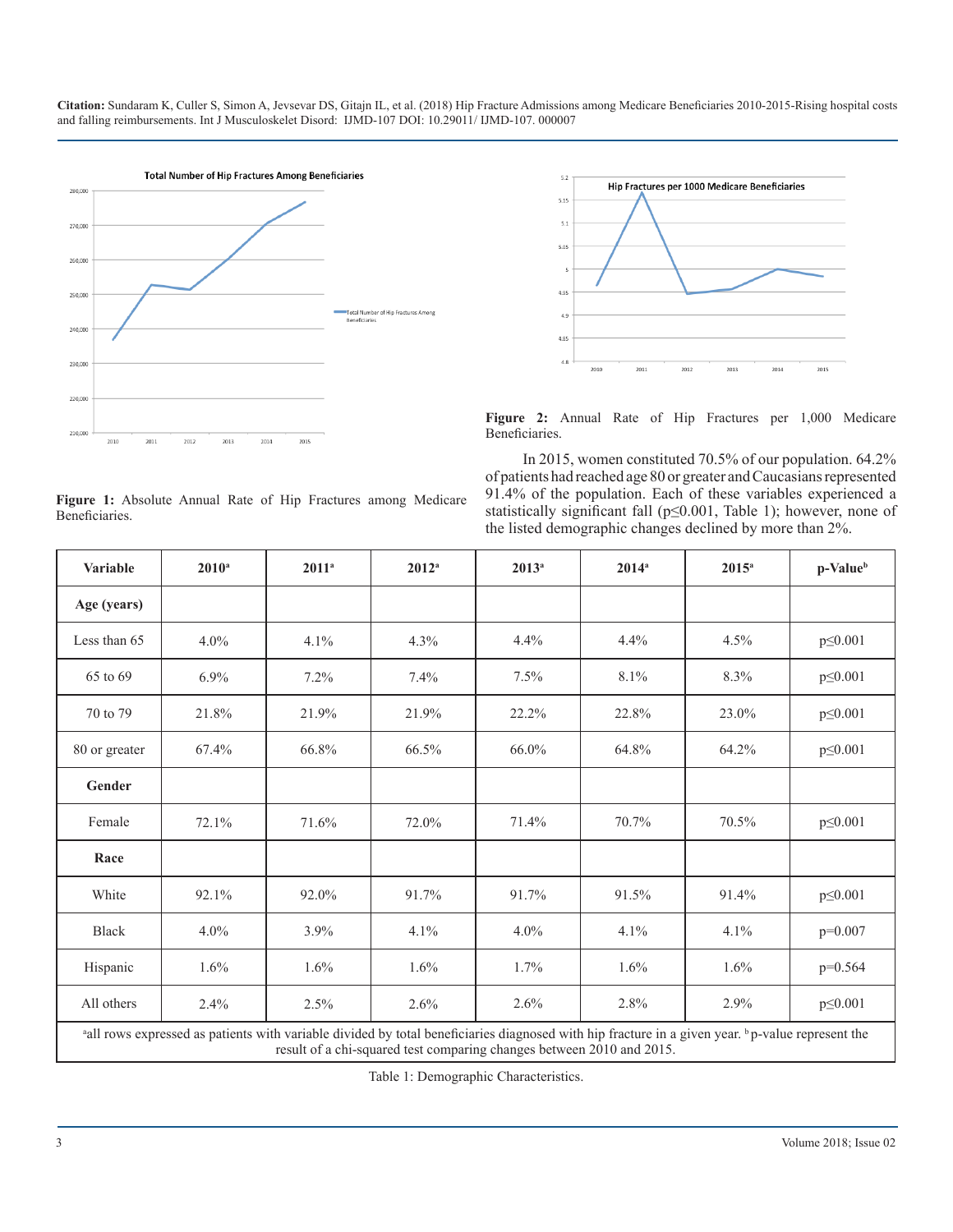In contrast to demographic characteristics-which remained largely-the prevalence of several medical morbidities rose dramatically. (Table 2) There was a statistically significant rise in several of the most common cardiovascular comorbidities include hypertension (60.75% to 75.30%), chronic ischemic heart disease (18.73% to 25.55%), atrial fibrillation (17.91% to 23.54%), congestive heart failure (14.74% to 16.68%). (p≤0.001, Table 2) Type II diabetes and Osteoporosis were common endocrine abnormalities with a statistically significant from 17.91% to 22.72% and 10.20% to 16.23% respectively. ( $p \le 0.001$ , Table 2).

| Long-term use of anticoagulation | 2.88%    | 6.96%    | 8.26%  | 8.74%  | 9.05%  | 9.49%  | $p \le 0.001$ | 6.61%  |
|----------------------------------|----------|----------|--------|--------|--------|--------|---------------|--------|
| Atrial fibrillation POA          | 16.81%   | 20.68%   | 22.04% | 22.42% | 22.90% | 23.54% | $p \le 0.001$ | 6.73%  |
| Prior PE                         | $0.00\%$ | $0.00\%$ | 1.07%  | 1.49%  | 1.66%  | 1.80%  | $p \le 0.001$ | 1.80%  |
| Prior VTE                        | 1.54%    | 3.44%    | 3.68%  | 3.67%  | 3.60%  | 3.83%  | $p \le 0.001$ | 2.29%  |
| Anemia POA                       | 3.36%    | 3.54%    | 3.82%  | 3.90%  | 4.07%  | 4.00%  | $p \le 0.001$ | 0.64%  |
| Hypertension                     | 60.75%   | 70.24%   | 73.79% | 74.24% | 74.64% | 75.30% | $p \le 0.001$ | 14.55% |
| Prior coronary revascularization | 6.98%    | 14.47%   | 16.94% | 17.35% | 17.41% | 17.41% | $p \le 0.001$ | 10.43% |
| Prior CVA                        | 4.04%    | 8.70%    | 10.30% | 10.60% | 10.91% | 11.12% | $p \le 0.001$ | 7.08%  |
| Chronic ischemic heart disease   | 18.73%   | 24.91%   | 26.35% | 25.90% | 25.70% | 25.55% | $p \le 0.001$ | 6.82%  |
| Atrial fibrillation POA          | 16.81%   | 20.68%   | 22.04% | 22.42% | 22.90% | 23.54% | $p \le 0.001$ | 6.73%  |
| Prior myocardial infarction      | 3.48%    | 6.25%    | 6.95%  | 6.97%  | 7.06%  | 7.19%  | $p \le 0.001$ | 3.71%  |
| Congestive heart failure         | 14.74%   | 16.30%   | 16.66% | 16.38% | 16.33% | 16.68% | $p \le 0.001$ | 1.94%  |
| Peripheral vascular disease      | 0.68%    | 1.23%    | 1.53%  | 1.81%  | 1.98%  | 2.05%  | $p \le 0.001$ | 1.37%  |
| Long-term use of Aspirin         | 2.34%    | 7.63%    | 10.42% | 11.54% | 12.80% | 14.50% | $p \le 0.001$ | 12.16% |
| Long-term use of antiplatelet    | 0.47%    | 1.82%    | 2.46%  | 2.47%  | 2.55%  | 2.68%  | $p \le 0.001$ | 2.21%  |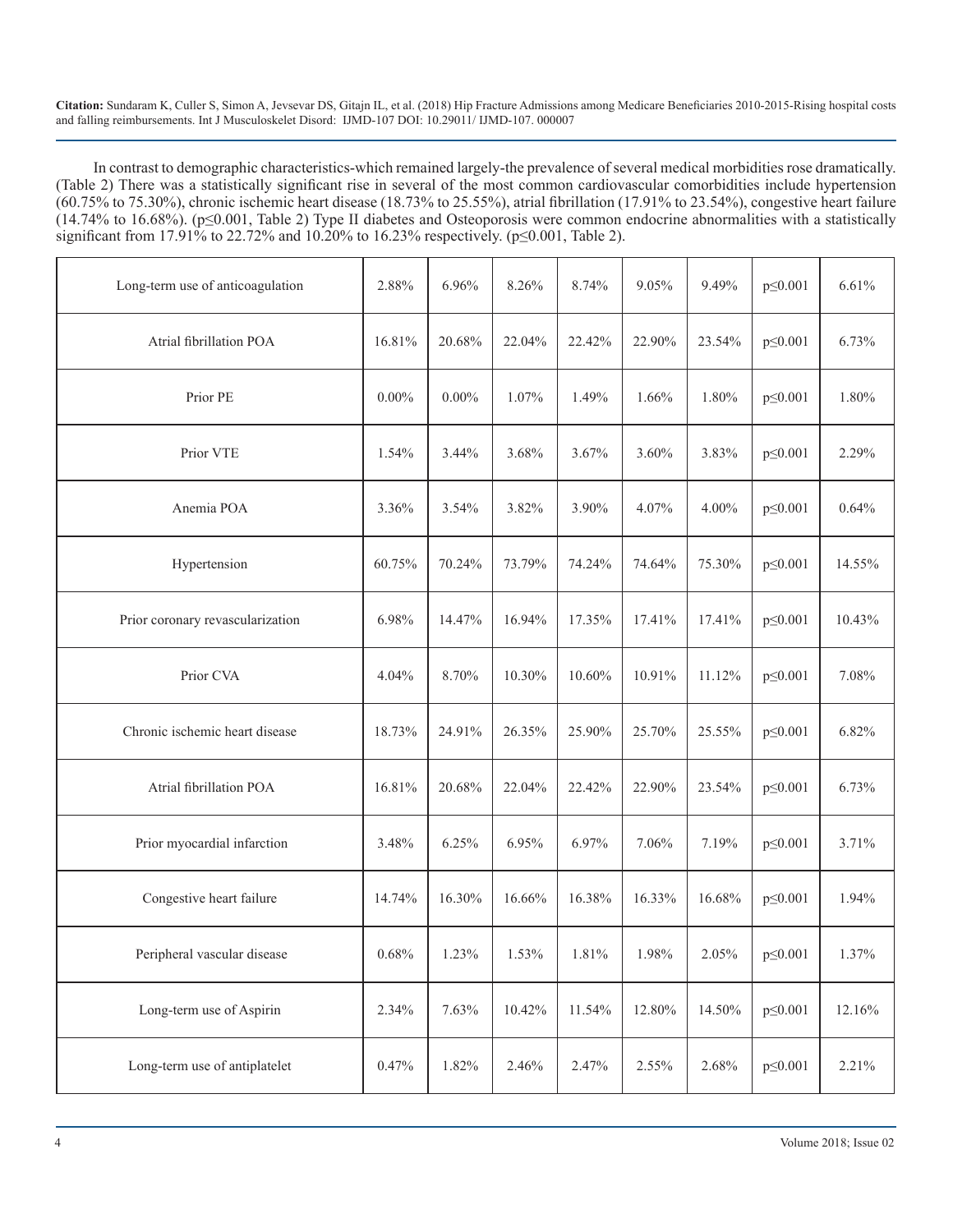| History of Smoking              | 3.09%  | 8.77%  | 11.81% | 13.61% | 15.93% | 18.40% | $p \le 0.001$ |       |
|---------------------------------|--------|--------|--------|--------|--------|--------|---------------|-------|
| Diabetes Type II                | 17.91% | 21.15% | 22.25% | 22.42% | 22.50% | 22.72% | $p \le 0.001$ | 4.81% |
| Body mass index greater than 30 | 0.53%  | 1.13%  | 1.61%  | 2.02%  | 2.44%  | 2.92%  | $p \le 0.001$ | 2.39% |
| Obesity                         | 1.49%  | 2.77%  | 3.38%  | 3.69%  | 3.79%  | 4.32%  | $p \le 0.001$ | 2.83% |
| Body mass index less than 19    | 1.60%  | 1.87%  | 2.19%  | 2.47%  | 2.79%  | 3.07%  | $p \le 0.001$ | 1.47% |
| Malnutrition                    | 4.49%  | 5.37%  | 5.66%  | 5.69%  | 5.60%  | 5.88%  | $p \le 0.001$ | 1.39% |
| Chronic kidney disease          | 11.66% | 16.04% | 17.89% | 18.41% | 19.25% | 19.88% | $p \le 0.001$ | 8.22% |
| Acute renal failure POA         | 4.34%  | 4.68%  | 5.31%  | 5.73%  | 6.30%  | 6.84%  | $p \le 0.001$ | 2.50% |
| <b>COPD</b>                     | 2.74%  | 3.14%  | 3.11%  | 3.13%  | 3.07%  | 3.19%  | $p \le 0.001$ | 0.45% |
| Smoker                          | 4.71%  | 7.33%  | 8.26%  | 8.67%  | 9.06%  | 9.54%  | $p \le 0.001$ | 4.83% |
| Osteoporosis                    | 10.20% | 15.17% | 16.55% | 16.43% | 16.21% | 16.23% | $p \le 0.001$ | 6.03% |
| Prior TKA                       | 1.67%  | 3.65%  | 4.45%  | 4.64%  | 4.89%  | 5.29%  | $p \le 0.001$ | 3.62% |
| Prior THA                       | 1.96%  | 3.57%  | 4.27%  | 4.45%  | 4.70%  | 5.08%  | $p \le 0.001$ | 3.12% |

Table 2: Comorbidities Among Medicare Beneficiaries Who Experienced a Hip Fracture: 2010 To 2015.

The number of smokers doubled from 4.71% to 8.54%; history of smoking increased from 3.09% to 18.40%. Prior myocardial infarction doubled from 3.48% to 7.19%, prior cva nearly tripled from 4.04% to 11.12%. Long-term anticoagulation rose from 2.88% to 9.49%, long-term aspirin use rose from 2.34% to 14.50%. Patients with prior THA doubled from 1.96% to 5.08%; prior TKA tripled from 1.67 to 5.08%. History of prior pathological fractures tripled from 0.10% to 0.36% and prior traumatic fractures rose from 0.19% to 0.76%. (Table 3) documents the procedural treatment of these patients. The proportion of patients receiving primary femur repair remain unchanged (50.8% to 50.9%, p=0.651). Fewer patients received partial hip replacement (32.2% to 30.5%, p $\leq$ 0.001); the number of total hip replacements rose from  $3.0\%$  to  $4.2\%$  (p $\leq 0.001$ ).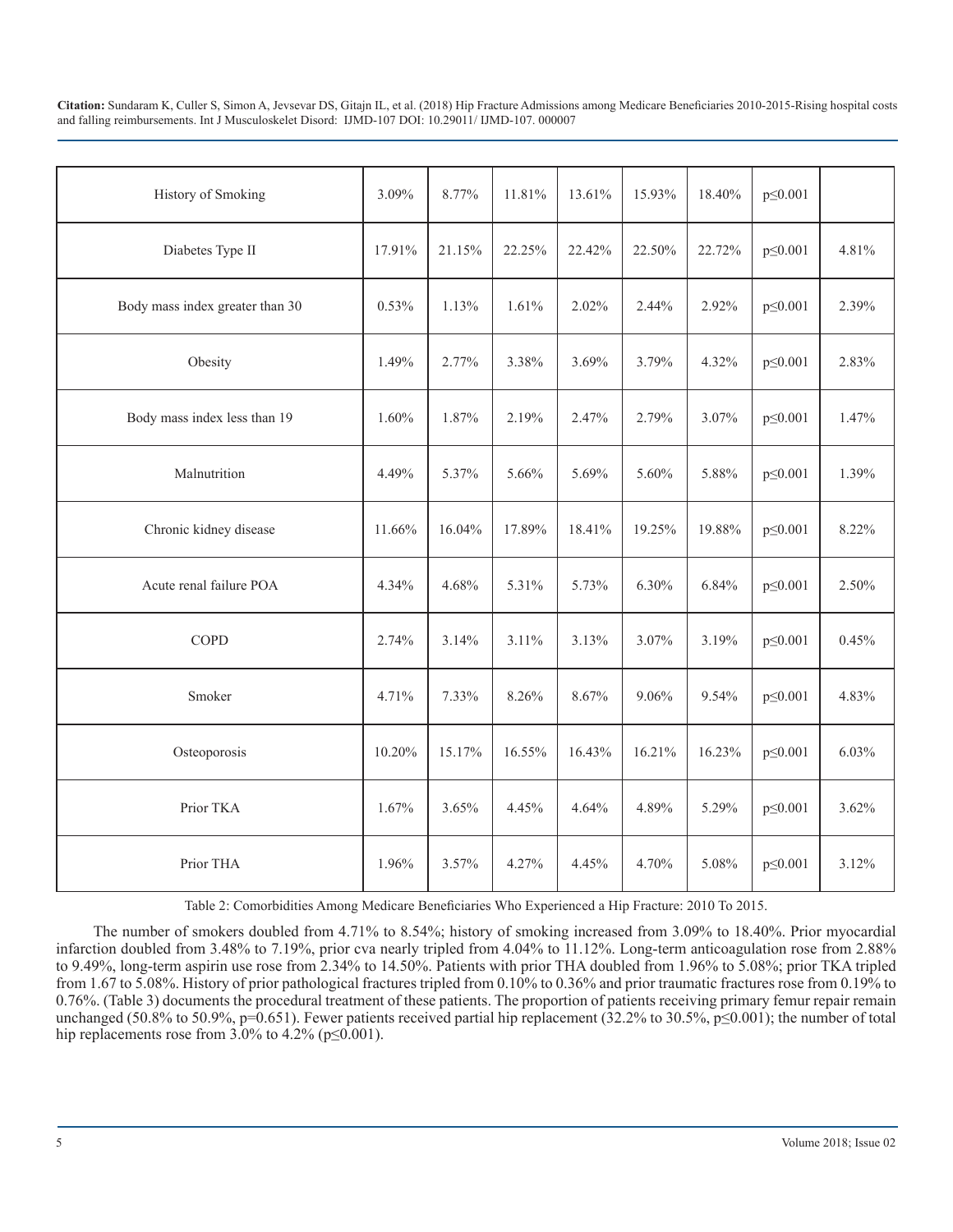| <b>Procedures</b>       | 2010    | 2011  | 2012  | 2013  | 2014  | 2015  | Change    | p-Value,<br>trend |
|-------------------------|---------|-------|-------|-------|-------|-------|-----------|-------------------|
| Hip Replacement         | $3.0\%$ | 3.3%  | 3.5%  | 3.8%  | 4.1%  | 4.2%  | $1.20\%$  | $p \le 0.001$     |
| Partial Hip Replacement | 32.2%   | 31.7% | 31.3% | 31.2% | 30.8% | 30.5% | $-1.70\%$ | $p \le 0.001$     |
| Femur Repair            | 50.8%   | 50.8% | 50.8% | 50.9% | 50.7% | 50.9% | $0.10\%$  | $p=0.651$         |

**Table 3:** Operative Treatment Performed on MB during Primary Hip Fracture Admission.

Hospital LOS declined slightly (5.8 to 5.42, p≤0.001). The reimbursements in 2010 was \$10, 304 and in 2015 it was \$9816 when adjusted for inflation. Hospitals reported average cost per beneficiary of \$12,363 and it was \$14093 in 2015 when adjusted for inflation and expressed in 2010 US Real dollars. (Table 4).

|                                                                                                                                                                           | 2010                  | 2011              | 2012                  | 2013                  | 2014            | 2015              |  |  |  |  |
|---------------------------------------------------------------------------------------------------------------------------------------------------------------------------|-----------------------|-------------------|-----------------------|-----------------------|-----------------|-------------------|--|--|--|--|
|                                                                                                                                                                           | 5.80                  | $572***$          | $5.61***$             | $5.54***$             | $5.43***$       | $5.42***$         |  |  |  |  |
| <b>LOS</b>                                                                                                                                                                | $[5.78 - 5.82]$       | $[5.70 - 5.74]$   | $[5.59 - 5.63]$       | $[5.52 - 5.56]$       | $[5.41 - 5.45]$ | $[5.40 - 5.44]$   |  |  |  |  |
|                                                                                                                                                                           | \$12,363              | \$13,306          | $$15,149***$          | $$15,214***$          | $$16,010***$    | $$15,321***$      |  |  |  |  |
| Cost                                                                                                                                                                      | $[11, 592 - 13, 134]$ | $[10255 - 13198]$ | $[10, 346 - 14, 064]$ | $[14, 194 - 16, 234]$ | [14,944-17,077] | $[14,261-16,383]$ |  |  |  |  |
| Medicare                                                                                                                                                                  | \$10,304              | \$10,255          | \$10,346              | \$10,365              | $$10,226***$    | 9,987***          |  |  |  |  |
| Reimbursement<br>$[10,320-10,411]$<br>$[10, 181 - 10, 271]$<br>$[9942 - 10,032]$<br>$[10, 271 - 10, 337]$<br>$[10, 209 - 10, 301]$<br>$[10,300-10,392]$                   |                       |                   |                       |                       |                 |                   |  |  |  |  |
| Note: ***The p-value $\leq 0.001$ for each given year compared to 2010. Value estimated coefficient on the variable indicating specific year had an<br>estimated p-value. |                       |                   |                       |                       |                 |                   |  |  |  |  |

**Table 4:** Hospital Resources Consumed by MB during Hip Fracture Admission Mean [95% Confidence Intervals], \*\*\* p-value ≤ 0.001.

In 2015, renal failure on presentation was more common than comorbid VTE, infection, and CHF combined. Rates of renal failure on admission and all types of infection rose while postop CHF and VTE fell. (Table 5). In-hospital mortality and 180-day mortality fell, but only the fall in in-hospital mortality was statistically significant (Table 6).

| Year | CPI-<br>U-<br>RS |                 | 2010<br>m | 2010<br>$ci-1$ | 2010<br>C1-U | 2011<br>m | 2011<br>ci l | 2011<br>U | 2012<br>m | 2012<br>ci1 | 2012<br>C1 U | 2013<br>m | 2013<br>ci l | 2013<br>u | 2014<br>m | 2014<br>ci 1 | 2014<br>C1 U | 2015<br>m | 2015<br>ci l | 2015<br>u |
|------|------------------|-----------------|-----------|----------------|--------------|-----------|--------------|-----------|-----------|-------------|--------------|-----------|--------------|-----------|-----------|--------------|--------------|-----------|--------------|-----------|
| 2010 |                  | Cost            | 12363     | 11592          | 13134        | 13306     | 11780        | 14831     | 15149     | 13948       | 16349        | 15214     | 14192        | 16234     | 16010     | 14922        | 17077        | 15321     | 14261        | 16383     |
| 2011 |                  | 2010<br>dollars | 12363     | 11592          | 13134        | 12895     | 11416        | 14373     | 14385     | 13245       | 15525        | 14240     | 13284        | 15195     | 14744     | 13742        | 15727        | 14093     | 13118        | 15070     |
| 2012 |                  |                 |           |                |              |           |              |           |           |             |              |           |              |           |           |              |              |           |              |           |
| 2013 |                  |                 |           |                |              |           |              |           |           |             |              |           |              |           |           |              |              |           |              |           |
| 2014 |                  |                 |           |                |              |           |              |           |           |             |              |           |              |           |           |              |              |           |              |           |
| 2015 |                  |                 |           |                |              |           |              |           |           |             |              |           |              |           |           |              |              |           |              |           |
| 2016 |                  |                 |           |                |              |           |              |           |           |             |              |           |              |           |           |              |              |           |              |           |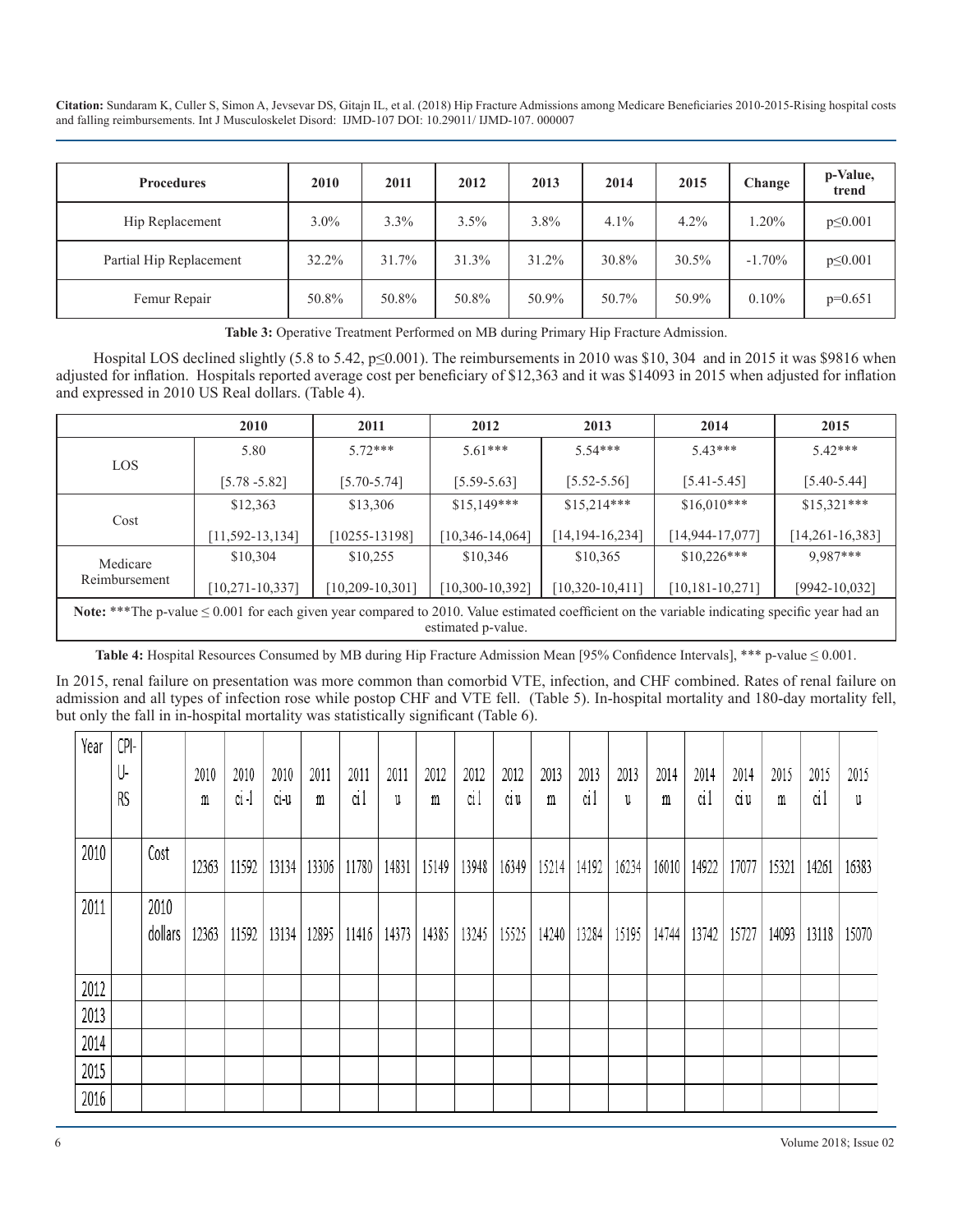| Year | $CPI-$<br>U-<br>RS |               | 2010<br>${\rm m}$ | 2010<br>$ci-1$ | 2010<br>$ci-u$ | 2011<br>$\, {\rm m}$ | 2011<br>ci 1 | 2011<br>u | 2012<br>${\rm m}$ | 2012<br>ci 1 | 2012<br>ci u | 2013<br>${\rm m}$ | 2013<br>ci 1 | 2013<br>u | 2014<br>$\, {\rm m}$ | 2014<br>ci 1 | 2014<br>ci u | 2015<br>${\rm m}$ | 2015<br>ci 1 | 2015<br>u |
|------|--------------------|---------------|-------------------|----------------|----------------|----------------------|--------------|-----------|-------------------|--------------|--------------|-------------------|--------------|-----------|----------------------|--------------|--------------|-------------------|--------------|-----------|
| 2010 |                    | Reimbursement |                   |                |                |                      |              |           |                   |              |              |                   |              |           |                      |              |              |                   |              |           |
| 2011 |                    | 2010 dollars  |                   |                |                |                      |              |           |                   |              |              |                   |              |           |                      |              |              |                   |              |           |
| 2012 |                    |               |                   |                |                |                      |              |           |                   |              |              |                   |              |           |                      |              |              |                   |              |           |
| 2013 |                    |               |                   |                |                |                      |              |           |                   |              |              |                   |              |           |                      |              |              |                   |              |           |
| 2014 |                    |               |                   |                |                |                      |              |           |                   |              |              |                   |              |           |                      |              |              |                   |              |           |
| 2015 |                    |               |                   |                |                |                      |              |           |                   |              |              |                   |              |           |                      |              |              |                   |              |           |
| 2016 |                    |               |                   |                |                |                      |              |           |                   |              |              |                   |              |           |                      |              |              |                   |              |           |

#### **Table 5:** All types of infection rose while postop CHF and VTE fell.

| In-Hospital |         |               |                   |                 |                             |                           |
|-------------|---------|---------------|-------------------|-----------------|-----------------------------|---------------------------|
|             |         | All<br>Groups | Non-<br>operative | Femur<br>Repair | Partial Hip<br>Arthroplasty | Total Hip<br>Arthroplasty |
|             | 2010    | 2.60%         | 5.41%             | 2.05%           | 2.31%                       | 1.71%                     |
|             | 2015    | 2.2           | 4.23%             | 1.82%           | 1.88%                       | 1.11%                     |
|             | Average |               | 4.75%             | 1.91%           | 2.09%                       | 1.32%                     |
|             | Change  | $-0.40%$      | $-1.05$           | $-0.13$         | $-0.43%$                    | $-0.60\%$                 |
|             | Ptrend  | $p \leq 0.01$ | $p \leq 0.01$     | $p \leq 0.01$   | $p \le 0.001$               | $p=0.001$                 |
| 30 days     |         |               |                   |                 |                             |                           |
|             |         | A11<br>Groups | Non-<br>operative | Femur<br>Repair | Partial Hip<br>Arthroplasty | Total Hip<br>Arthroplasty |
|             | 2010    | 6.10%         | 9.96%             | 5.47%           | 5.72%                       | 3.13%                     |
|             | 2015    | 6.4           | 10.81%            | 5.60%           | 6.15%                       | 2.62%                     |
|             | Average |               | 10.38%            | 5.50%           | 5.92%                       | 2.91%                     |
|             | Change  | 0.30%         | 0.50%             | 0.13%           | 0.43                        | $-0.41%$                  |
|             | Ptrend  | p \city 0.001 | $p=0.006$         | $p=0.009$       | $p=0.006$                   | $p=0.040$                 |
| 90-Days     |         |               |                   |                 |                             |                           |
|             |         | All<br>Groups | Non-<br>operative | Femur<br>Repair | Partial Hip<br>Arthroplasty | Total Hip<br>Arthroplasty |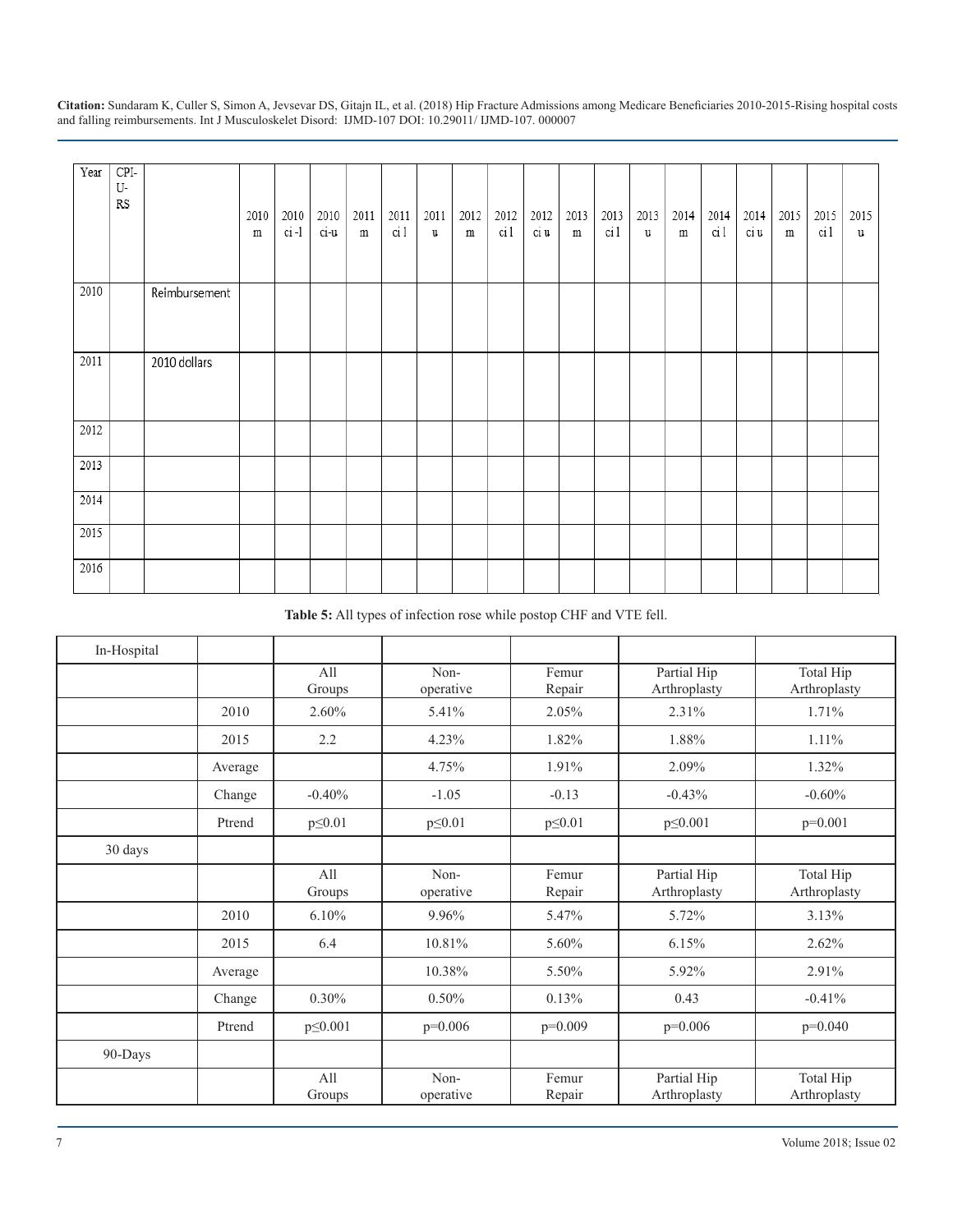|                   | 2010    | 12.50%        | 16.74%            | 11.77%          | 12.33%                      | 7.27%                     |
|-------------------|---------|---------------|-------------------|-----------------|-----------------------------|---------------------------|
|                   | 2015    | 12.8          | 17.63%            | 11.84%          | 13.01%                      | 5.67%                     |
|                   | Average |               | 17.16%            | 11.72%          | 12.65%                      | 6.46%                     |
|                   | Change  | $0.30\%$      | $-0.11\%$         | $0.07\%$        | 0.65%                       | $-1.60\%$                 |
|                   | Ptrend  | $p=0.004$     | $p=0.026$         | $p \le 0.001$   | $p \le 0.001$               | $p \le 0.001$             |
| 180 Day mortality |         |               |                   |                 |                             |                           |
|                   |         | All<br>Groups | Non-<br>operative | Femur<br>Repair | Partial Hip<br>Arthroplasty | Total Hip<br>Arthroplasty |
|                   | 2010    | 20.40%        | 27.93%            | 19.01%          | 19.94%                      | 12.86%                    |
|                   | 2015    | 20.1          | 27.55%            | 18.70%          | 20.73%                      | 9.67%                     |
|                   | Average |               | 27.68%            | 18.73%          | 20.02%                      | 11.02%                    |
|                   | Change  | $0.30\%$      | $-0.38$           | $-0.31\%$       | $0.79\%$                    | $-3.19$                   |
|                   | Ptrend  | $p=0.063$     | $p=0.028$         | $p=0.006$       | $p=0.003$                   | $p \le 0.001$             |

**Table 6:** In-hospital mortality and 180-day mortality fell, but only the fall in in-hospital mortality was statistically significant.

#### **Discussion**

Our analysis of over 1.5 million MBs who constitute 100% of the patients receiving coverage for a hospital admission associated with hip fracture showed that 4.98 beneficiaries per 1,000 suffered a hip fracture in 2015. During this period, the prevalence of several comorbidities rose including AKI, infection, and anemia. These findings are likely clinically significant because risk stratification models predict worse outcomes with greater prevalence of co-morbidities17 or example, the rise in comorbid infections is noteworthy because chest infections stand as one of the leading causes of death at 180 days [18]. Future research is needed to investigate this finding.

Our study shows rising rates of treatment with hip arthroplasty. This is congruent with prior literature that has favored THA, particularly for displaced fractures, though specific indications for specific patients remain an area of continued research [19]. During our study period, the average cost per patient rose. Reimbursements fell after adjustment for inflation.

This study does have some limitations that we have carefully considered. Our retrospective review documented comorbidities documented on admission or during a patient's length of stay. As our data set did not include a look-back period, we could only determine the timing of diagnoses "on admission." Future research may provide further clarity in this area that may be particularly important for patients with infections and kidney injury.

We reviewed the literature regarding the performance of ICD-10 and ICD-9 in administrative databases compared to chart. Multiple studies have reported a PPV ranging from 0.85 to 0.93 when for using ICD-9 codes when searching for hip fractures

[12-14]. These studies supported the accuracy of PE recording  $(sensitivity=0.91, PPV=-0.823, and NPV=0.999) [20-22].$ Rates of DVT are confounded by absence of imaging or proper documentation. These studies support the validity of our finding that the rate of AKI rose on admission with possible bias of underreporting and no changes in the rate of coding diagnoses [24-25]. Anemia data often have high NPV but suffer from under-reporting (PPV=0.12-0.20); however, prior studies generally support the validity of our findings with PPV and NPV values and caution against under-reporting of most comorbidities and complications we reviewed [26-29].

Patients under 65, with or without end-stage renal disease, may have different characteristics than patients over 65 with osteoporotic fragility fractures. Future research may investigate these populations specifically and compare their clinical outcomes and hospital costs to patients over 65. Future research may also examine factors affecting care of MBs with hip fractures due to metastatic disease. Prior literature provides targets for reducing cost. Preventive osteoporosis care remains underutilized based on prior studies and our data suggest a rising prevalence [30-31]. Expedited care has improved outcomes and reduced costs [32]. Optimization of pre-hospital fluid resuscitation may represent a future area of [33]. Judicious selection of preoperative tests may represent another area for improvement. Studies of pre-operative workup suggests clinical laboratory testing may provide relevant information, particularly PT and PTT [33]. On the other hand, as many as 34% of patients still get a TTE when they do not meet ACA/AHA criteria which may significantly elevate costs [34-35]. Clinical literature has supported use of Arthroplasty for treatment of displaced fractures. The cost of associated implants has risen; however, several hospitals have instituted policies that allow cost control while preserving surgeon autonomy [36-38].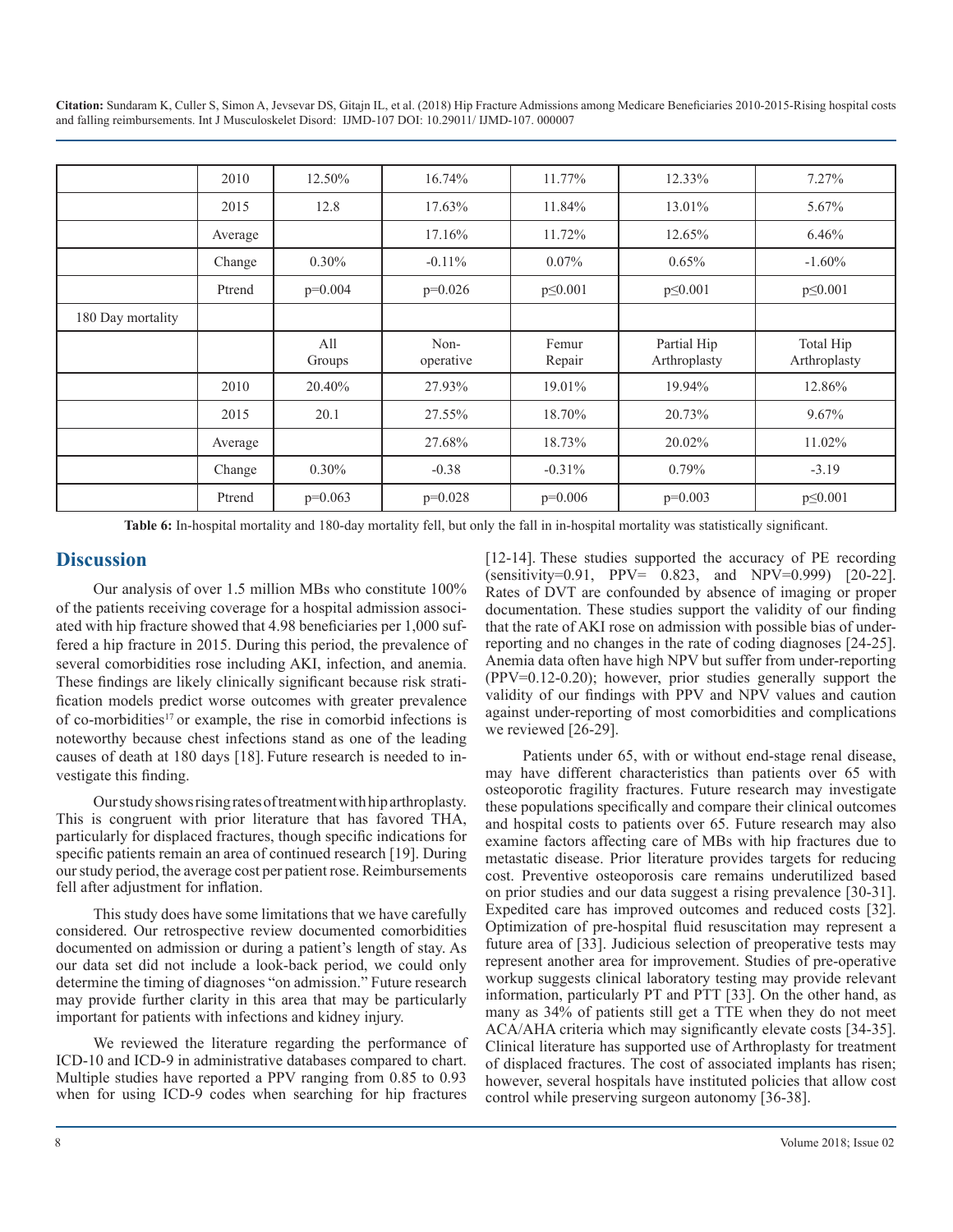Preventing even common complications may be both medically relevant and financially impactful. In prior work in total knee arthroplasty patients, we demonstrated how common complications such as AKI and bleeding requiring transfusion could add to costs of hospitalization [39]. Studies have shown pneumonia and surgical site infections can dramatically raise inhospital costs and we found these conditions rose during our study period [40]. Future research can define outcomes at 1-2 year or gender differences. Ortho Care, a successful bundled pay system in Sweden, does not cover rehabilitation but other models do include [bundles for rehabilitation \[41\]. Research on discharge status can](https://www.ncbi.nlm.nih.gov/pubmed/22071028)  provide more information on ideal post-operative care and optimal delivery of such care. A body of literature has accumulated to support the use of bundled payment programs to promote efficient systems that provide evidence-based care [42-43].

#### **Conclusions**

Our study reports trends in a data set that captures 100% Medicare Part A and C beneficiaries treated from 2010 to 2015 with a hip fracture associated admission. The absolute number [of MBs admitted with a hip fracture diagnosis rose from 2010 to](https://www.ncbi.nlm.nih.gov/pmc/articles/PMC5095094/)  2015, but the rate per 1,000 MB was 4.96 in 2010 versus 4.98 [in 2015. The prevalence of comorbidities rose during our study](https://www.bmj.com/content/early/2004/12/31/bmj.38643.663843.55)  period. MBs had lower in-hospital mortality. Average cost rose and lower average LOS fell. Surgeons used THA at a rising rate but femur repair is the most common treatment.

#### **References**

- 1. Medicare Program; Comprehensive Care for Joint Replacement Payment Model for Acute Care Hospitals Furnishing Lower Extremity Joint Replacement Services; Corrections and Correcting Amendments. Federal Register (2016).
- 2. Medicare C, Baltimore MS, Usa SB (2016) Notice of proposed rulemaking for bundled payment models for high-quality. coordinated cardiac and hip fracture care.
- 3. [Dummit LA, Kahvecioglu D, Marrufo G, Rajkumar R, Marshall J, et al.](https://www.ncbi.nlm.nih.gov/pubmed/27653006)  [\(2016\) Association Between Hospital Participation in a Medicare Bun](https://www.ncbi.nlm.nih.gov/pubmed/27653006)[dled Payment Initiative and Payments and Quality Outcomes for Low](https://www.ncbi.nlm.nih.gov/pubmed/27653006)[er Extremity Joint Replacement Episodes. JAMA 316: 1267-1278.](https://www.ncbi.nlm.nih.gov/pubmed/27653006)
- 4. [Fisher ES \(2016\) Medicare's Bundled Payment Program for Joint Re](https://www.ncbi.nlm.nih.gov/pubmed/27652520)[placement: Promise and Peril? JAMA 316: 1262-1264.](https://www.ncbi.nlm.nih.gov/pubmed/27652520)
- 5. HCUPnet. Healthcare Cost and Utilization Project (HCUP) (2012) Agency for Healthcare Research and Quality. Rockville MD.
- 6. The Dartmouth Atlas (2017) The Dartmouth Institute for Healthcare Policy.
- 7. [Robinson CM, Court-Brown CM, McQueen MM, Christie J, et al. \(1995\)](https://www.ncbi.nlm.nih.gov/pubmed/7634609)  [Hip fractures in adult younger than 50 years of age. Epidemiology and](https://www.ncbi.nlm.nih.gov/pubmed/7634609) [results. Clin Orthop Res 312: 238-246.](https://www.ncbi.nlm.nih.gov/pubmed/7634609)
- 8. [Cubanski, J Neuman T, Damico A \(2010\) Medicare's role for people](https://www.kff.org/medicare/issue-brief/medicares-role-for-people-under-age-65-with-disabilities/)  [under Age 65 with disabilities. Kaiser-Family Foundation.](https://www.kff.org/medicare/issue-brief/medicares-role-for-people-under-age-65-with-disabilities/)
- 9. Arneson, TJ, Am J Kidney D (2013) Trends in hip fracture rates in US

hemodialysis patients, 1993-2010.

- 10. [Quan H, Li B, Saunders LD, Parsons GA, Nilsson CI, et al. \(2008\)](https://www.ncbi.nlm.nih.gov/pubmed/18756617)  [Assessing Validity of ICD-9-CM and ICD-10 Administrative Data in Re](https://www.ncbi.nlm.nih.gov/pubmed/18756617)[cording Clinical Conditions in a Unique Dually Coded Database.](https://www.ncbi.nlm.nih.gov/pubmed/18756617) Health [Services Research 43: 1424-1441.](https://www.ncbi.nlm.nih.gov/pubmed/18756617)
- 11. [Hudson M, Zubieta AA, Lacaille D, Bernatsky S, Lix L, et al. \(2013\)](https://www.ncbi.nlm.nih.gov/pubmed/23347851)  [The validity of administrative data to identify hip fractures is high--a](https://www.ncbi.nlm.nih.gov/pubmed/23347851)  [systematic review. J Clin Epidemiol 66: 278-285.](https://www.ncbi.nlm.nih.gov/pubmed/23347851)
- 12. [Narongroeknawin P, Patkar NM, Shakoory B, Jain A, Curtis JR, et al.](https://www.ncbi.nlm.nih.gov/pubmed/22071028)  (2012) Validation of diagnostic codes for subtrochanteric, diaphyseal, [and atypical femoral fractures using administrative claims data. J Clin](https://www.ncbi.nlm.nih.gov/pubmed/22071028)  [Densitom 15: 92-102.](https://www.ncbi.nlm.nih.gov/pubmed/22071028)
- 13. [Sing CW, Woo YC, Lee ACH, Lam JKY, Chu JKP, et al. \(2017\) Valid](https://www.ncbi.nlm.nih.gov/pubmed/28371079)[ity of major osteoporotic fracture diagnosis codes in the Clinical Data](https://www.ncbi.nlm.nih.gov/pubmed/28371079)  [Analysis and Reporting System in Hong Kong. Pharmacoepidemiol](https://www.ncbi.nlm.nih.gov/pubmed/28371079)  [Drug Saf 26: 973-976.](https://www.ncbi.nlm.nih.gov/pubmed/28371079)
- 14. [Shuling, Li, Peng Y, Weinhandl ED, Blaes AH, Cetin K, et al. \(2012\)](https://www.ncbi.nlm.nih.gov/pubmed/22570568) [Estimated number of prevalent cases of metastatic bone disease in](https://www.ncbi.nlm.nih.gov/pubmed/22570568)  [the US adult population. Clin Epidemiol 4: 87-93.](https://www.ncbi.nlm.nih.gov/pubmed/22570568)
- 15. [Kirollos G, Hennessy D, Heiner J \(2016\) The burden of metastatic dis](https://www.ncbi.nlm.nih.gov/pmc/articles/PMC5095094/)ease of the femur on the Medicare system. Springerplus 5: 1916.
- 16. [Roche JW \(2005\) Effect of comorbidities and postoperative compli](https://www.bmj.com/content/early/2004/12/31/bmj.38643.663843.55)cations on mortality after hip fracture in elderly people: prospective [observational cohort study.](https://www.bmj.com/content/early/2004/12/31/bmj.38643.663843.55)
- 17. [Abrahamsen B, van Staa T, Ariely R, Olson M, Cooper C, et al. \(2009\)](https://www.ncbi.nlm.nih.gov/pubmed/19421703)  [Excess mortality following hip fracture: a systematic epidemiological](https://www.ncbi.nlm.nih.gov/pubmed/19421703)  [review. Osteoporos Int 20: 1633-1650.](https://www.ncbi.nlm.nih.gov/pubmed/19421703)
- 18. [Butler M, Forte ML, Joglekar SB, Swiontkowski MF, Kane RL, et al.](https://www.ncbi.nlm.nih.gov/pubmed/21776547)  [\(2011\) Evidence Summary: Systematic Review of Surgical Treatments](https://www.ncbi.nlm.nih.gov/pubmed/21776547)  [for Geriatric Hip Fractures. J Bone Joint Surg Am 93: 1104-1115.](https://www.ncbi.nlm.nih.gov/pubmed/21776547)
- 19. [DiGiovanni MD Lubberts B, Vopat BG, Johnson AH, Guss D, et al.](http://www.orthojournalhms.org/17/article18_23.html)  [\(2016\) The Validity of Using ICD-9 Codes for Identifying Venous](http://www.orthojournalhms.org/17/article18_23.html) [Thromboembolism Following Below Knee Surgery. The orthopaedic](http://www.orthojournalhms.org/17/article18_23.html)  [journal at harvard medical school 17.](http://www.orthojournalhms.org/17/article18_23.html)
- 20. [Di Giovanni MD \(2016\) The Validity of Using ICD-9 Codes for Identi](http://www.orthojournalhms.org/17/article18_23.html)[fying Venous Thromboembolism Following Below Knee Surgery. The](http://www.orthojournalhms.org/17/article18_23.html)  [Orthopaedic Journal At Harvard Medical School 17.](http://www.orthojournalhms.org/17/article18_23.html)
- 21. [Burles K, Innes G, Senior K, Lang E, McRae A, et al. \(2017\) Limita](https://www.ncbi.nlm.nih.gov/pubmed/28595574)[tions of pulmonary embolism ICD-10 codes in emergency department](https://www.ncbi.nlm.nih.gov/pubmed/28595574)  [administrative data: let the buyer beware. BMC Med Res Methodol](https://www.ncbi.nlm.nih.gov/pubmed/28595574)  [17: 89.](https://www.ncbi.nlm.nih.gov/pubmed/28595574)
- 22. [Casez P, Labarère J, Sevestre MA, Haddouche M, Courtois X, et al.](https://www.ncbi.nlm.nih.gov/pubmed/19959332)  [\(2010\) ICD-10 hospital discharge diagnosis codes were sensitive for](https://www.ncbi.nlm.nih.gov/pubmed/19959332)  [identifying pulmonary embolism but not deep vein thrombosis.](https://www.ncbi.nlm.nih.gov/pubmed/19959332) J Clin [Epidemiol 63: 790-977.](https://www.ncbi.nlm.nih.gov/pubmed/19959332)
- 23. [Tomson CR, Riding AM, Payne RA, Abel GA, Tomson CR, et al. \(2013\)](https://bmcnephrol.biomedcentral.com/articles/10.1186/1471-2369-14-58)  [The accuracy of diagnostic coding for acute kidney injury in England-a](https://bmcnephrol.biomedcentral.com/articles/10.1186/1471-2369-14-58)  [single centre study. BMC Nephrology 14: 58.](https://bmcnephrol.biomedcentral.com/articles/10.1186/1471-2369-14-58)
- 24. [Morgan EG, Plantinga LC, Hedgeman E, Saran R, Myers GL, et](https://www.ncbi.nlm.nih.gov/pubmed/20692079)*.* al. [\(2011\) Validation of CKD and Related Conditions in Existing Datasets:](https://www.ncbi.nlm.nih.gov/pubmed/20692079)  [A Systematic Review. Am J Kidney Dis 57: 44-54.](https://www.ncbi.nlm.nih.gov/pubmed/20692079)
- 25. [McCormick N \(2014\) Validity of Heart Failure Diagnoses in Administra-](https://www.ncbi.nlm.nih.gov/books/NBK292642/)